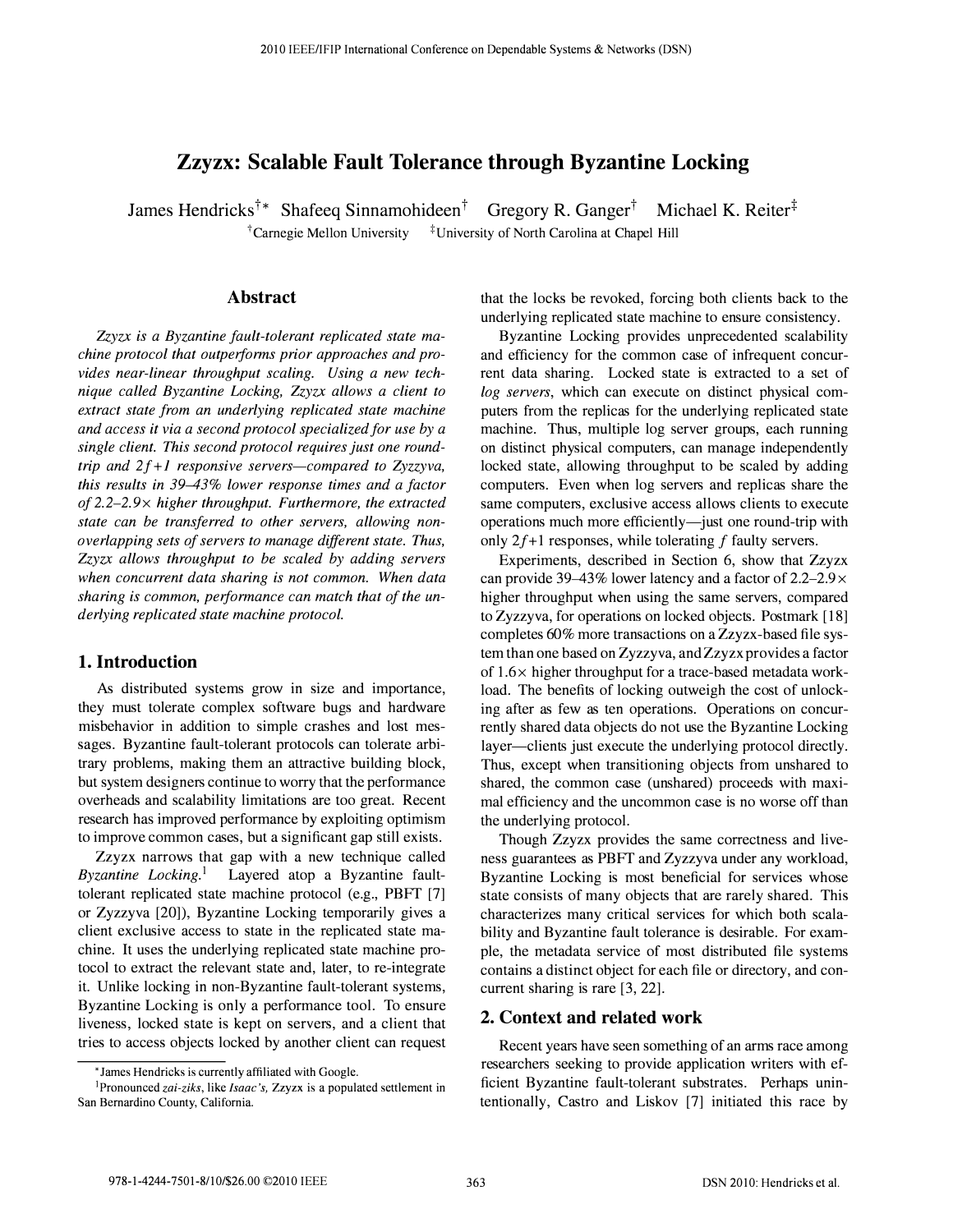|                                                | <b>PBFT</b>    | O/U               | HO                | Zyzzyva  | <b>Zzvzx</b> | RSM Lower Bound |
|------------------------------------------------|----------------|-------------------|-------------------|----------|--------------|-----------------|
| Total servers required                         | $3f+1$         | $5f+1$            | $3f+1$            | $3f+1$   | $3f+1$       | $3f+1$ [28]     |
| Responsive servers required                    | $2f+1$         | $4f+1$            | $2f+1$            | $3f+1$   | $2f+1$       | $2f+1$          |
| MAC ops at bottleneck server per request       | $2+(8f+1)/B$   | $2 + 8f$          | $4+4f$            | $2+3f/B$ | $\mathbf{2}$ |                 |
| Critical-path network 1-way latencies per req. | $\overline{4}$ |                   | $\overline{4}$    |          |              |                 |
| Throughput scales with added servers           | N <sub>0</sub> | Some <sup>*</sup> | Some <sup>*</sup> | No       | <b>Yes</b>   | $\sim$          |

Figure I: Comparison of Byzantine fault-tolerant replicated state machine protocols in the absence of faults and contention, along with commonly accepted lower bounds. Data for PBFT, Q/U, HQ, and Zyzzyva are taken from [20]. Bold entries identify best-known values. f denotes the number of server faults tolerated, and B denotes the request batch size (see Section 6). "Responsive servers needed" refers to the number of servers that must respond in order to achieve good performance. 'The throughput scalability provided by quorum protocols is limited by the requirement for overlap between valid quorums [23].

proposing a new protocol, PBFT, and labeling it "practical," because it performed better than most expected could be achieved with Byzantine fault-tolerant systems. Their protocol replaces the digital signatures common in previous protocols with message authentication codes (MACS) and also increases efficiency with request batching, linklevel broadcast, and optimistic reads [6]. Still, the protocol requires four message delays and all-to-all communication for mutating operations, leaving room for improvement.

Abd-el-Malek et al. [1] proposed Q/U, a quorum-based Byzantine fault-tolerant protocol that exploits speculation and quorum constructions to provide throughput that can increase somewhat with addition of servers. Q/U provides Byzantine fault-tolerant operations on a collection of objects. Operations are optimistically executed in just one round-trip, and object histories are used to resolve issues created by concurrency or failures. Fortunately, concurrency and failures are expected to be rare in many important usages, such as the file servers that have been used as concrete examples in papers on this topic (e.g., [7]). Matching conventional wisdom, analysis of NFS traces from a departmental server [11] confirms that most files are used by a single client and that, when a file is shared, there is almost always only one client using it at a time.

Cowling et al. [8] proposed HQ, which uses a hybrid approach to achieve the benefits of QIU without increasing the minimum number of servers  $(3f+1)$  for HQ vs.  $5f+1$  for QIU). An efficient quorum protocol executes operations unless concurrency or failures are detected. Each operation that encounters such issues then executes a second protocol to achieve correctness. In reducing the number of servers, HQ increases the common case number of message delays for mutating operations to four.

Kotla et al. [20] proposed Zyzzyva, which avoids allto-all communication without additional servers, performs better than HQ under contention, and requires only three message delays. Unlike other protocols, however, Zyzzyva requires that all  $3f + 1$  nodes are responsive in order to achieve good performance, making Zyzzyva as slow as the slowest server. Also, requiring that all  $3f + 1$  servers respond to avoid extra work precludes techniques that reduce the number of servers needed in practice. For example, if only  $2f + 1$  servers need be responsive, the f "nonresponsive" servers can be shared by neighboring clusters.

In a recent study of several Byzantine fault-tolerant replicated state machine protocols, Singh et al. concluded that "one-size-fits-all protocols may be hard if not impossible to design in practice" [26]. They note that "different performance trade-offs lead to different design choices within given network conditions." Indeed, there are several parameters to consider, including the total number of replicas, the number of replicas that must be responsive for good performance, the number of message delays in the common case, the performance under contention, and the throughput, which is roughly a function of the numbers of cryptographic operations and messages per request. Unfortunately, none of the above protocols score well on all of these metrics, as shown in Figure I. PBFT requires four message delays and all-to-all communication, QIU requires additional replicas, HQ requires four message delays and performs poorly under contention, and Zyzzyva performs poorly unless all nodes are responsive.

How Zzyzx fits in: Like prior systems, Zzyzx is optimized to perform well in environments where faults are rare and concurrency is uncommon, while providing correct operation under harsher conditions. During benign periods, Zzyzx performs and scales better than all of the prior approaches, requiring the minimum possible numbers of message delays (two, which equals one round-trip), responsive servers  $(2f+1)$ , and total servers  $(3f+1)$ . Zzyzx provides unprecedented scalability, because it does not require overlapping quorums as in prior protocols (HQ and Q/U) that provide any scaling; non-overlapping server sets can be used for frequently unshared state. When concurrency is common, Zzyzx performs similarly to its underlying protocol (e.g., Zyzzyva).

Zzyzx takes inspiration from the locking mechanisms used by many distributed systems to achieve high performance in benign environments. For example, GPFS uses distributed locking to provide clients byte-range locks that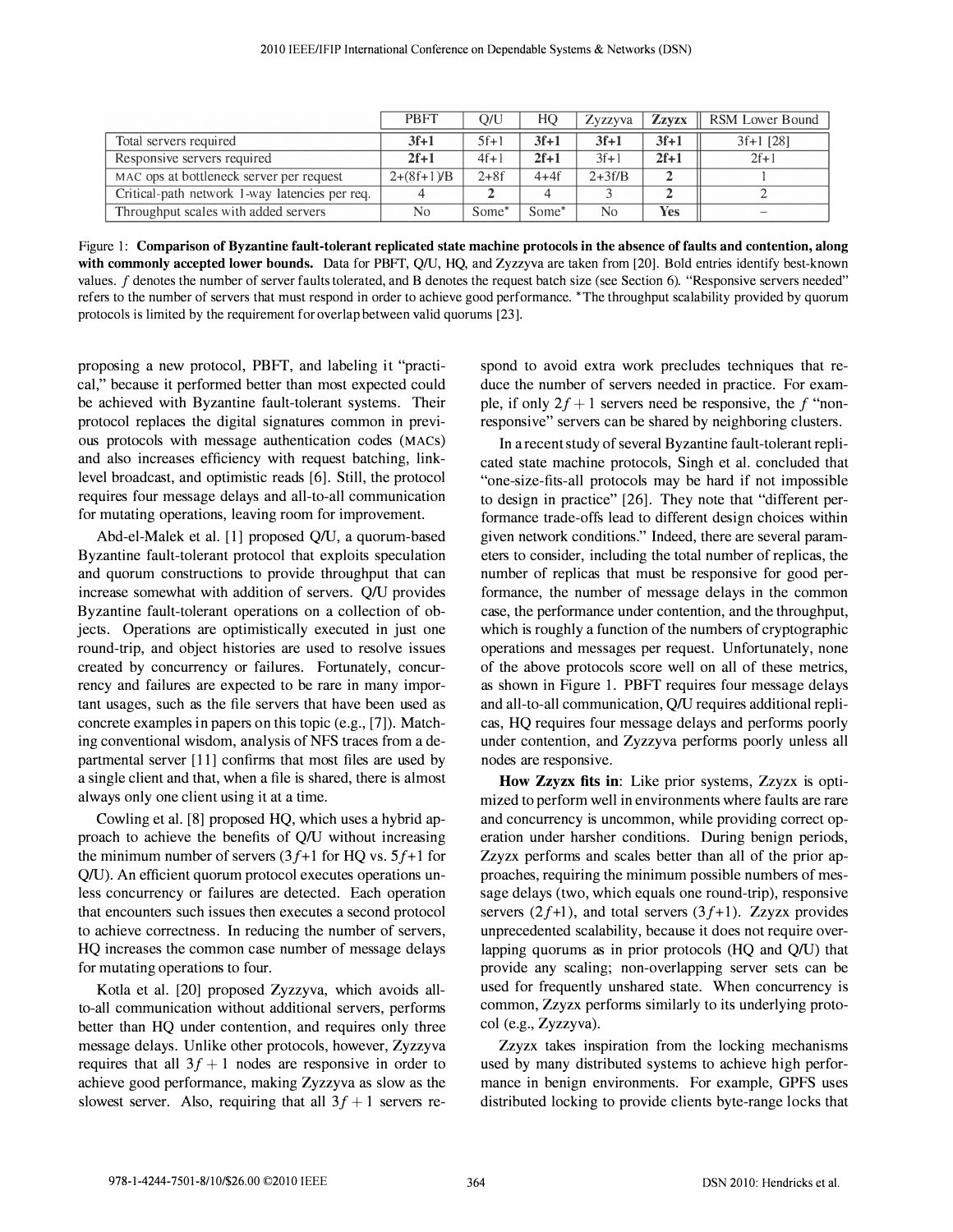enable its massive parallelism [25]. In benign fault-tolerant environments, where lockholders may crash or be unresponsive, other clients or servers must be able to break the lock. To tolerate Byzantine faults, Zzyzx must also ensure that lock semantics are not violated by faulty servers or clients and that a broken lock is always detected by correct clients.

By allowing clients to acquire locks, and then only allowing clients that have the lock on given state to execute operations on it, Zzyzx achieves much higher efficiency for sequences of operations from that client. Each replica can proceed on strictly local state, given evidence of lock ownership, thus avoiding all inter-replica communication. Also, locked state can be transferred to other servers, allowing non-overlapping sets of servers to handle independently locked state.

## 3. Definitions and system model

This paper makes the same assumptions about network asynchrony and the security of cryptographic primitives (e.g., MACs, signatures, and hash functions), and offers the same guarantees of liveness and correctness (linearizability), as the most closely related prior works [7, 8, 20].

Zzyzx tolerates up to  $f$  Byzantine faulty servers and any number of Byzantine faulty clients, given  $3f + 1$  servers. As will be discussed, Zzyzx allows physical servers to take on different roles in the protocol, namely as log servers or state machine replicas. A log server and replica can be colocated on a single physical server, or each can be supported by separate physical servers. Regardless of the mapping of roles to physical servers, the presentation here assumes that there are  $3f + 1$  log servers, at most f of which fail, and  $3f + 1$  replicas, at most f of which fail.

Byzantine Locking requires no assumptions about the behavior of faulty nodes (i.e., Byzantine faults), except that they are unable to defeat the cryptographic primitives that correct nodes use to authenticate each others' messages (i.e., message authentication codes (MACS) and digital signatures). Moreover, it requires no assumptions about the synchrony of the network, beyond what the substrate replicated state-machine protocol requires. Because a (deterministic) replicated state machine cannot be guaranteed to make progress in an asynchronous network environment, even if only a single benign fault might occur [12], such protocols generally require the network to be eventually synchronous [10] in order to ensure liveness. In general, Byzantine Locking inherits the liveness properties of the underlying protocol.

As in prior protocols [1, 7, 8, 20], Zzyzx satisfies linearizability [17] from the perspective of correct clients. Linearizability requires that correct clients issue operations sequentially, leaving at most one operation outstanding at a time. The presentation in this paper also assumes this, but this requirement can be relaxed. Each operation applies to one or more objects, which are individual components of state within the state machine.

Two operations are *concurrent* if neither operation's response precedes the other's invocation. This paper makes a distinction between concurrency and contention. An object experiences contention if distinct clients submit concurrent requests to the object or interleave requests to it (even if those requests are not concurrent). For example, an object experiences frequent contention if two clients alternate writing to it. Low contention can be characterized by long *contention-free runs*, where multiple operations on an object are issued by a single client. It is precisely such contention-free runs on objects for which Byzantine Locking is beneficial, since it provides exclusive access to those objects and enables an optimized protocol to be used to invoke operations on them. As such, it is important for performance that objects be defined so as to minimize contention.

Zzyzx, HQ [8], and Q/U [1] provide an object-based state machine interface [15, Appendix A.1.1], which differs from other protocols [7, 20] in that each request must include the list of objects that it touches. Specifying which objects are touched in advance may complicate some operations (e.g., dereferencing pointers), but it poses no problems for many applications (e.g., distributed metadata services).

Many replication protocols elect a server as a leader, calling it the primary [7, 20] or sequencer [24, 27]. For simplicity and concreteness, this paper assumes Byzantine Locking on top of PBFT or Zyzzyva, so certain activities can be relegated to the primary to simplify the protocol. But, Byzantine Locking is not dependent on a primary-based protocol, and can build on a variety of underlying replicated state machine protocols.

# 4. Byzantine Locking and Zzyzx

This section describes Byzantine Locking and Zzyzx at a high level. Details and a more formal treatment are provided in the technical report [15, Chapter 5]. Byzantine Locking provides a client an efficient mechanism to modify replicated objects by providing the client temporary exclusive access to the object. A client that holds temporary exclusive access to an object is said to have locked the object. Zzyzx implements Byzantine Locking on top of PBFT [7] or Zyzzyva [20], as illustrated in Figure 2. In Zzyzx, objects are unlocked by default. At first, each client sends all operations through PBFT or Zyzzyva (the substrate interface labeled A in Figure 2). Upon realizing that there is little contention, the client sends a request through the substrate interface to lock a set of objects. The substrate interface and the locking operation are described in Section 4.1.

For subsequent operations that touch only locked objects, the client uses the *log interface* ( $B$  in Figure 2). The performance of Zzyzx derives from the simplicity of the log interface, which is little more than a replicated append-only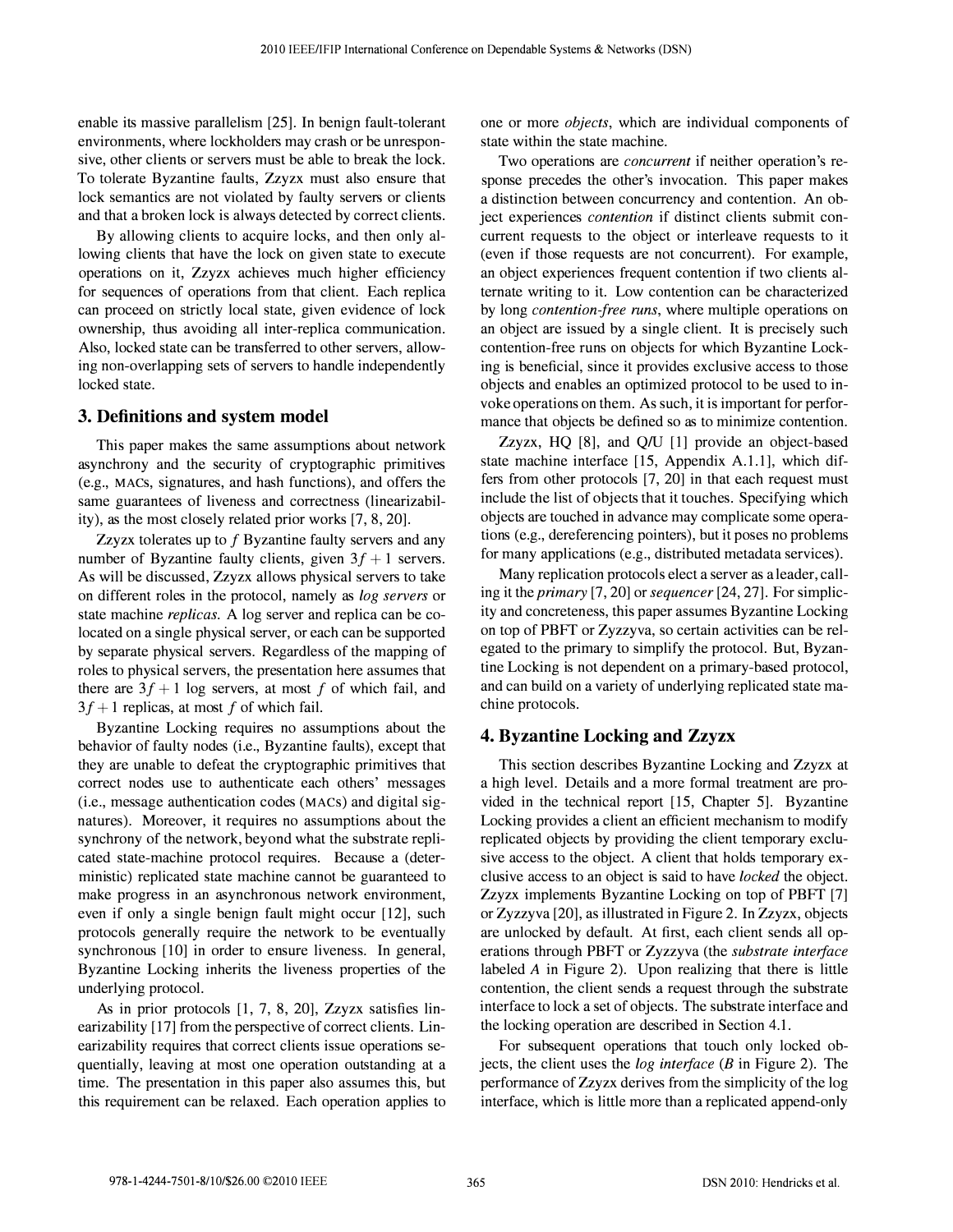

Figure 2: Zzyzx components. The execution of Zzyzx can be divided into three subprotocols, described in Section 4. A) If a client has not locked the objects needed for an operation, the client uses a substrate protocol such as PBFT or Zyzzyva (Section 4.1). B) If a client holds locks for all objects touched by an operation, the client uses the log interface (Section 4.2). C) If a client tries to access an object for which another client holds a lock, the unlock subprotocol is run (Section 4.3).

log. To issue a request, a client increments a sequence number and sends the request to  $3f + 1 \log$  servers, which may or may not be physically co-located with the substrate interface's replicas. If the request is in order, each log server appends the request to its per-client request log, executes the request on its local state, and returns a response to the client. If  $2f + 1$  log servers provide matching responses, the operation is complete. The log interface is described in Section 4.2.

If another client attempts to access a locked object through the substrate interface, the primary initiates the unlock subprotocol  $(C$  in Figure 2). The primary sends a message to each log server to unlock the object. Log servers reach agreement on their state using the substrate interface, mark the object as unlocked, and copy the updated object back into the replicas. If the client that locked the object subsequently attempts to access the object through the log interface, the log server replies with an error code, and the client retries its request through the substrate interface. The unlock subprotocol is described in Section 4.3.

#### 4.1. The substrate interface and locking

In Zzyzx, each client maintains a list of locked objects that is the client's current best guess as to which objects it has locked. The list may be inaccurate without impacting correctness. Each replica maintains a special state machine object called the lock table. The lock table provides an authoritative description of which client, if any, has currently locked each object. The lock table also provides some perclient state, including a counter, vs.

Upon invoking an operation in Zzyzx, a client checks if any object touched by the operation is not in its list of locked objects, in which case the client uses the substrate interface. As in PBFT and Zyzzyva, the client sends its request to the primary replica. The primary checks if any object touched by the request is locked. If not, the primary resumes the substrate protocol, batching requests and sending ordering messages to the other replicas.

If an object touched by the request is locked, the primary initiates the unlock subprotocol, described in Section 4.3. The request is enqueued until all touched objects are unlocked. As objects are unlocked, the primary dequeues each enqueued request for which all objects touched by the request have been unlocked, and resumes the substrate protocol as above.

Note that a client can participate in Zzyzx using only the substrate protocol, and in fact does not need to be aware of the locking mechanism at all. In general, a replicated state machine protocol can be upgraded to support Byzantine Locking without affecting legacy clients.

A client can attempt to lock its working set to improve its performance. To do so, it sends a lock request for each object using the substrate protocol. The replicas evaluate a deterministic locking policy to determine whether to grant the lock. If granted, the client adds the object to its list of locked objects. The replicas also return the value of the per-client vs counter, which is incremented upon unlock and used to synchronize state between the log servers and replicas. If there is little concurrency across a set of objects, the entire set can be locked in one operation. For example, if each file in a file system is an object, then a client's entire home directory subtree could be locked upon login and the efficient log interface used for nearly all operations. The Zzyzx prototype uses a simple policy to decide to lock an object: each replica counts how often a single client accesses an object without contention. (The evaluation in Section 6 uses a threshold of ten.)

#### 4.2. The log interface

Upon invoking an operation in Zzyzx, a client may find that all objects touched by the operation are in its list of locked objects, in which case the client uses the log interface. The client increments its request number, which is a local counter used for each operation issued through the log interface, and builds a message containing the request, the request number, and the VS. It then computes a MAC of the message for each log server. (Large requests are hashed, and the hash is used in the MACS.) The client sends the message and all MACs to each log server.

Upon receiving a request, each log server verifies its MAC. The log server then verifies that the request is in order as follows: If the request number is lower than the most recent request number for the client, the request is a duplicate and is ignored. If the request number matches the most recent number, the most recent response is re-sent. If the re-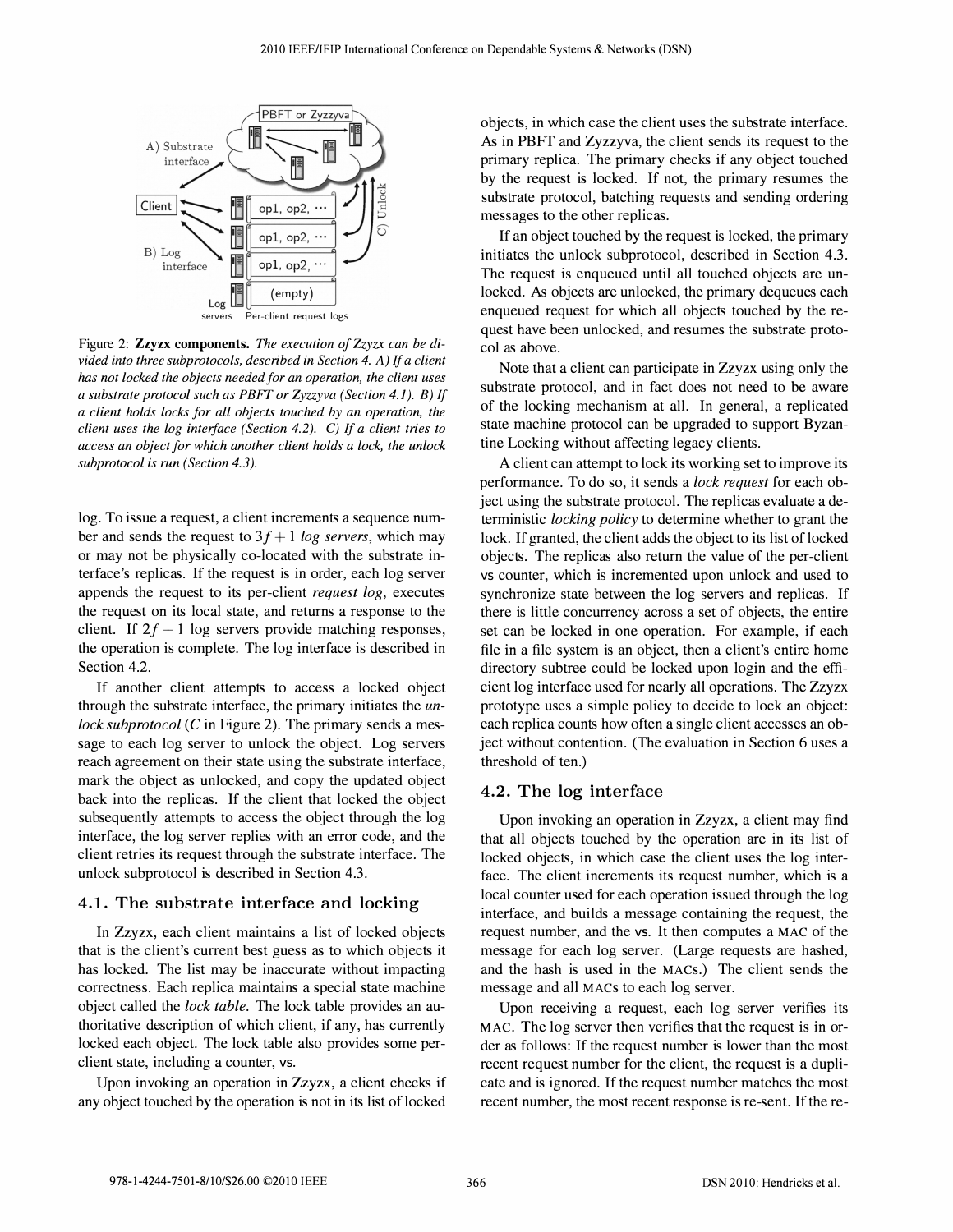

..<br>27<br>27 Figure 3: Basic communication pattern of Zzyzx versus single round-trip to  $2f + 1$  log servers. Zyzzyva requires three message delays, if all  $3f + 1$  replicas are responsive, or more message delays, if some replicas are unresponsive.

quest number is greater than the next in sequence, or if the vs value is greater than the log server's value, the log server must have missed a request or an unlock, so it initiates state transfer (Section 5.1). If the log server has promised not to access an object touched by the request (since the object is in the process of being unlocked, as described in Section 4.3), it returns failure.

If the request number is next in sequence, the log server tries to execute the request. It lazily fetches objects from replicas as needed by invoking the substrate interface. Of course, if a log server is co-located with a replica, pointers to objects may be sufficient. If fetching an object fails because the object is no longer locked by the client, the log server returns failure. Otherwise, the log server has a local copy of each object that is touched by the request. It executes the request on its local copy, appends the request, vs, request number, and the set of MACs to its request log, and returns a MACed message with the response and the client's MACs. (If the returned MACs do not match those sent, the client re-sends the MACs and a MAC of the MACs [15, Appendix B.7].) Upon receiving  $2f + 1$  non-failure responses, the client returns the majority response.

If any log server returns failure, the client sends a retry request through the substrate interface, which includes both the request and the request number. Each replica checks if the request completed at the log servers before the last execution of the unlock subprotocol, in which case the replicas tell the client to wait for a response from a log server. Otherwise, the replicas execute the request.

Figure 3 shows the basic communication pattern of the log interface in Zzyzx versus Zyzzyva. Zyzzyva requires 50% more network hops than Zzyzx, and Zyzzyva requires all  $3f + 1$  servers to be responsive to perform well, f more than the  $2f + 1$  responsive servers required by Zzyzx. Zzyzx improves upon Zyzzyva further, though, by removing the bottleneck primary and requiring less cryptography at servers. The latter improvement obviates the need for batching, a technique used in previous protocols [6, 19, 20, 24] where the primary accumulates requests before sending them to other replicas. Batching amortizes the cryptographic overhead of the agreement subprotocol over many requests, but waiting to batch requests before execution increases latency in Zyzzyva. Because Byzantine Locking provides clients temporary exclusive access to objects, each client can order its own requests for locked objects, avoiding the need for an agreement subprotocol.

#### 4.3. Handling contention

The protocol, as described so far, is a simple combination of operations issued to PBFT or Zyzzyva (Section 4.1) and requests appended to a log (Section 4.2). The unlock subprotocol is what differentiates Byzantine Locking from prior lease- and lock-like mechanisms in systems such as Farsite [2] and Chubby [5].

If a request touches an unlocked object (Section 4.1) or is retried because a log server returned failure (Section 4.2), then the client sends the request to the primary using the substrate interface. The primary checks if the request touches any locked objects and, if so, initiates the unlock subprotocol described in this section. In general, the unlock subprotocol can unlock multiple objects in a single execution, but, for clarity, this section describes unlocking a single object.

The unlock subprotocol consists of a fast path and a full path, both shown in Figure 4. The fast path requires just a single round-trip between the primary and  $2f + 1$  log servers. Full unlock requires additional communication, but it is required only when a client or log server is faulty, or when request logs do not match due to concurrency.

Fast unlock: In the fast unlock path (A in Figure 4), the primary sends a "Try unlock" message to each log server, describing the object (or set of objects) being unlocked. Each log server constructs a message containing the hash of its request log and a hash of the object. A designated replier includes the value of the object in its message (as in replies for PBFT [7]). Once again, if log servers are colocated with replicas, only a pointer to the object need be sent. Each log server sends its response to the primary formatted as a request to the substrate interface.

Upon receiving  $2f + 1$  responses with matching object and request log hashes and at least one object that matches the hashes, the primary sends the responses through the substrate protocol, batched with any requests enqueued due to object contention (see Section 4.1). Each replica marks the object unlocked, and vs is incremented before the next lock or full unlock operation. Before sending a response to the primary, each log server adds the object to a list of objects it promises not to touch until the next instantiation of the full unlock subprotocol. This list prevents the log server from touching potentially unlocked objects in concurrent appends (see Section 4.2).

The full unlock subprotocol: If request log hashes do not match in the fast path, the full unlock subprotocol is executed  $(B \text{ in Figure 4})$ . The primary fetches signed request logs from  $2f + 1$  log servers ("Break lock" in Figure 4).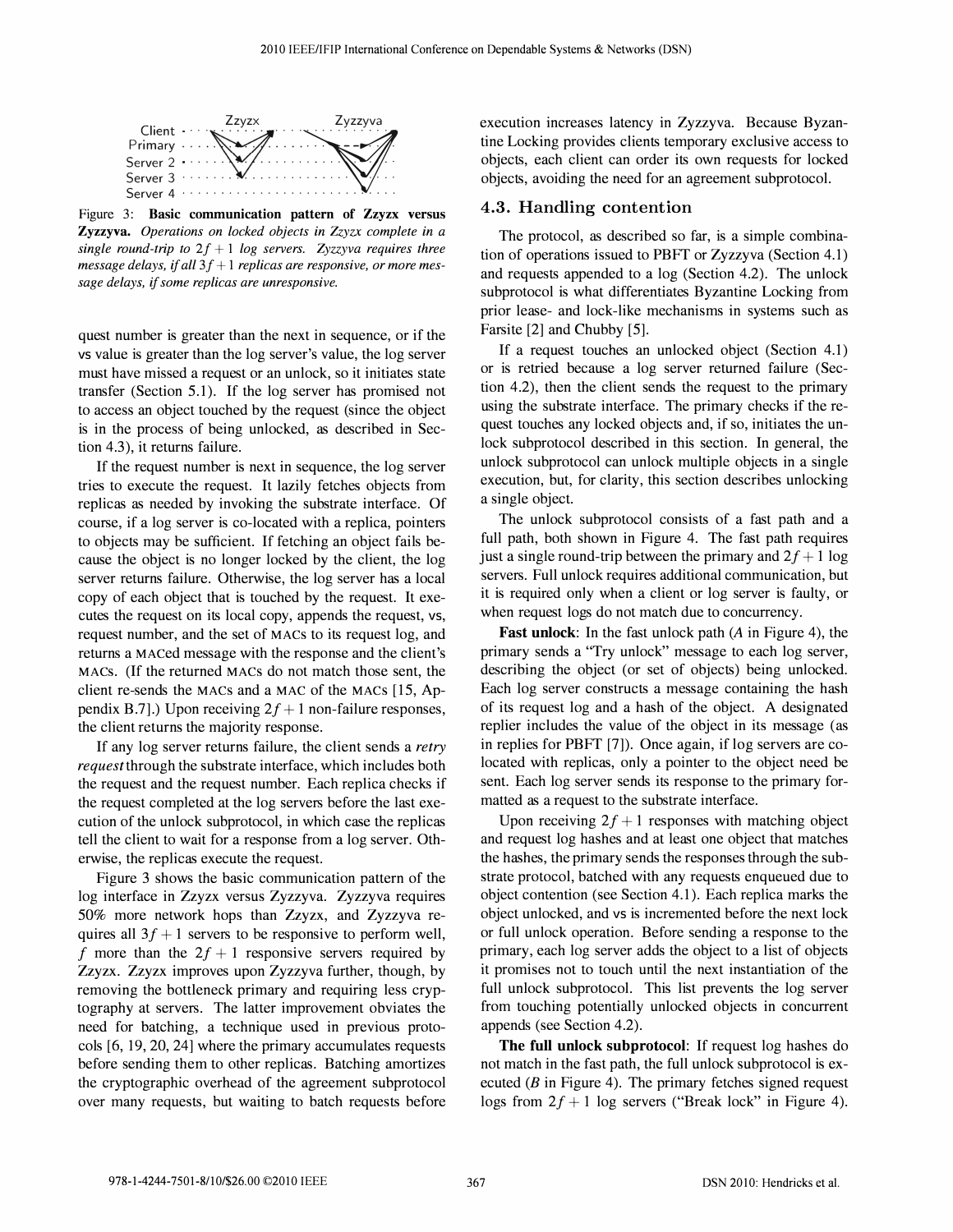

Figure 4: Unlock message diagram. A) The primary fetches a hash of the request log at  $2f + 1$  log servers ("Try Unlock"). If hashes match, the primary sends the hashes and the conflicting request through the substrate interface ("Issue request"), which unlocks the object. B) Otherwise, the primary fetches request logs from  $2f + 1$  log servers ("Break lock"). The primary then asks each log server to vote on which requests have valid MACS ("Vote on logs"). Each log server sends its votes via the substrate interface. Replicas choose the longest sequence of requests with  $f + 1$  votes, and return the chosen request log as a substrate protocol response. Each log server replays that request log to reach a consistent state ("Choose and replay log"). Finally, as above, the log servers send the primary matching hashes, which the primary sends with the conflicting request through the substrate interface ("Issue request"). (See Section 4.3.)

(Signatures can be avoided using standard techniques, but full unlock is rare.) Before sending its request log, a log server adds the object (or set of objects) being unlocked to its list of objects that it promises not to touch until the next full unlock, as in the fast path. Unfortunately, the replicas cannot verify the MACs stored with each request in the request logs (Section 4.2). Thus, the primary sends the signed request logs to the log servers, which "vote" on each request log entry to prove whether the client invoked each request, as follows.

Each log server sends a substrate interface request that lists which request log entries have valid MACs. ("Vote on logs" in Figure 4.) Replicas create a new log consisting of the longest sequence of request log entries such that each touched object is locked and each request has at least  $f + 1$ votes, ensuring that the client invoked each request. Replicas return this log to each log server in a substrate interface response. Each log server replays this request log as needed, thus reaching a consistent state that matches the state at other correct log servers. ("Choose and replay log" in Figure 4.) Each log server then marks the object unlocked, increments VS, and clears the list of objects it promised not to touch. Finally, as above, correct log servers send the primary matching hash values describing their state and the object to be unlocked. The primary sends these hashes, and any requests enqueued due to object contention (see Section 4.1), in a batch through the substrate protocol. Each replica marks the object unlocked and increments VS.

The primary sends and each log server checks vs before each "Try unlock", "Break lock", and "Replay log" message. If the log server's vs is greater than the primary's, then the message is stale. If the primary's vs is greater than the log server's, the log server missed an unlock, so it initiates state transfer (Section 5.1).

#### 5. Protocol details

The log servers use checkpointing and state transfer mechanisms, described in Section 5.1, similar to those in PBFT [7], HQ [8], and Zyzzyva [20]. Section 5.2 describes optimizations for read-only requests, more aggressive locking, lower contention, and preferred quorums. Section 5.3 discusses how Zzyzx can provide near-linear scalability by deploying additional replicas. In contrast, the throughput of most Byzantine fault-tolerant protocols cannot be increased significantly by adding additional replicas, because all requests flow through a bottleneck node (e.g., the primary in PBFT and Zyzzyva) or overlapping quorums (which provides limited scalability).

Though this paper assumes that at most  $f$  servers (log servers or replicas) fail, Byzantine Locking (and many other Byzantine fault-tolerant protocols) can support a hybrid failure model that allows for different classes of failures. As in Q/U [1], suppose that at least  $n - t$  servers are correct, and that at least  $n - b$  are *honest*, i.e., either correct or fail only by crashing; as such,  $t \geq b$ . Then, the total number of servers is  $b + 2t + 1$  rather than  $3f + 1$ , and the quorum size is  $b + t + 1$  rather than  $2f + 1$ . Of course, when  $f = b = t$ , it is the case that  $b + 2t + 1 = 3f + 1$  and  $b + t + 1 = 2f + 1$ . The benefit of such a hybrid model is that one additional server can provide some Byzantine fault-tolerance. (More generally,  $b$  additional servers can tolerate  $b$  simultaneous Byzantine faults.) A hybrid model suits deployments where arbitrary faults, such as faults due to soft errors, are less common than crash faults.

# 5.1. Checkpointing and state transfer

Log servers should checkpoint their state periodically to truncate their request logs and to limit the amount of work needed for a full unlock. The full unlock operation acts as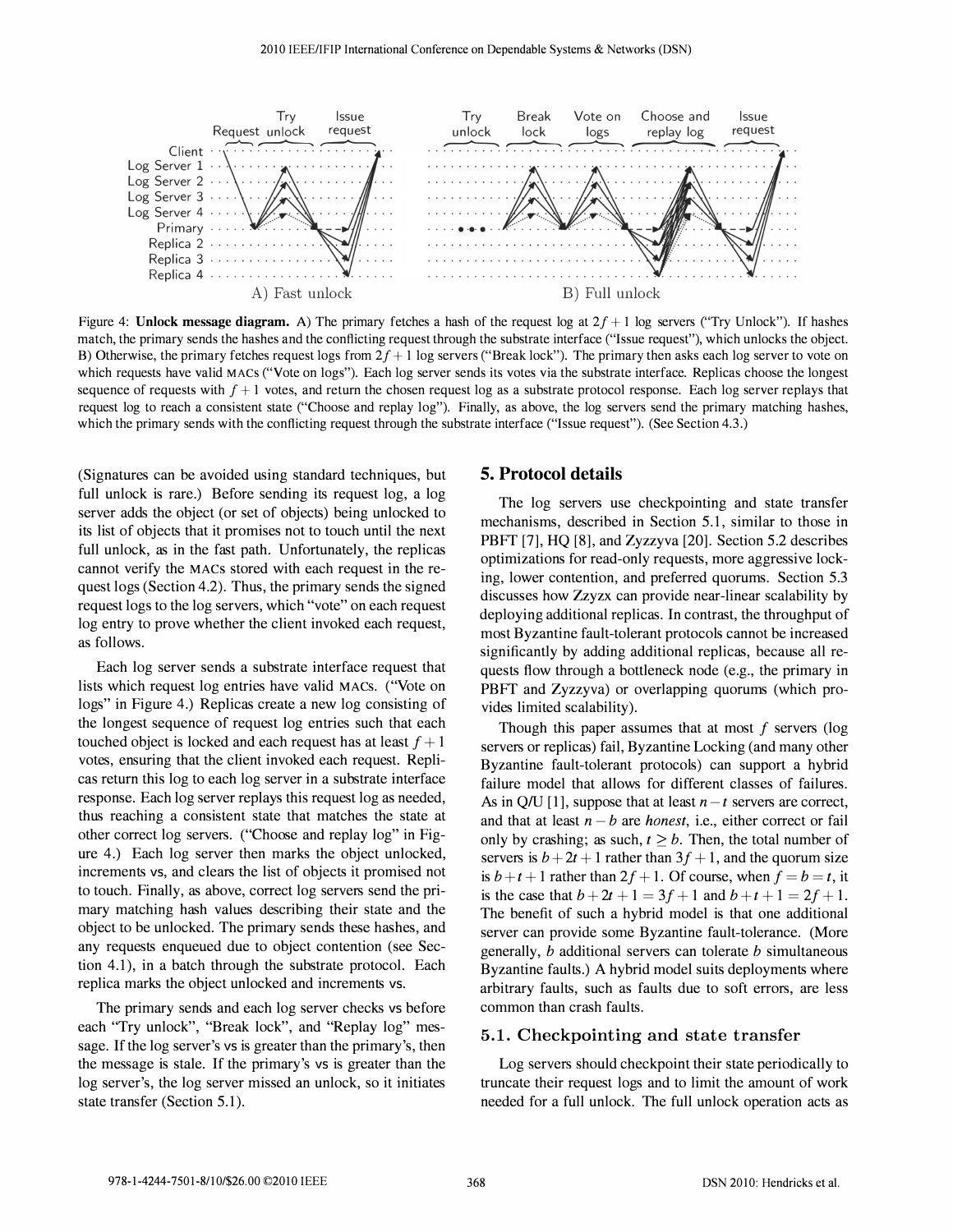a checkpointing mechanism, because log servers reach an agreed-upon state. Thus, upon full unlock, requests prior to the unlock can be purged. The simplest checkpoint protocol is for log servers to execute the full unlock subprotocol for a null object at fixed intervals. Zzyzx can also use standard checkpointing techniques found in Zyzzyva [20] and similar protocols, which may be more efficient.

If a correct client sends a request number greater than the next request number in order, the log server must have missed a request. The log server sends a message to all 3f other log servers, asking for missed requests. Upon receiving matching values for the missing requests and the associated MACs from  $f + 1$  log servers, the log server replays the missed requests on its local state to catch up. Since  $2f + 1$ log servers must have responded to each of the client's previous requests, at least  $f + 1$  correct log servers must have these requests in their request logs. A log server may substitute a checkpoint in place of prior requests.

# 5.2. Optimizations

Read-only requests: A client can read objects locked by another client if all  $3f + 1$  log servers return the same value, as in Zyzzyva. If  $2f + 1$  log servers return the same value and the object was not modified since the last checkpoint, the client can return that value. If the object was modified, the client can request a checkpoint, which may be less expensive than the unlock subprotocol.

Aggressive locking: If an object is locked but never fetched, there is no need to run the unlock subprotocol. The primary just sends conflicting requests through the standard substrate protocol, which will deny future fetch requests pertaining to the previous lock. Thus, aggressively locking a large set of objects does not lower performance.

Pre-serialization: Section 6.5 finds that Zzyzx outperforms Zyzzyva for contention-free runs as short as ten operations. The pre-serializer technique of Singh et al. [27] could make the break-even point even lower.

**Preferred quorums:** As in  $Q/U$  [1] and  $HQ$  [8],  $Zzyzx$ takes advantage of preferred quorums. Rather than send requests to all  $3f + 1$  log servers for every operation, a client can send requests to  $2f + 1$  log servers if all  $2f + 1$  servers provide matching responses. This optimization limits the amount of data sent over the network, which is useful when the network is bandwidth- or packet-limited, or when the remaining f replicas are slow. It also frees f servers to process other tasks or operations in the common case, thus allowing a factor of up to  $\frac{3f+1}{2f+1}$  higher throughput.

# 5.3. Scalability through log server groups

There is nothing in Section 4 that requires the group of replicas used in the Byzantine fault-tolerant replicated state machine protocol to be hosted on the same servers as the log servers. Thus, a system can deploy replicas and log servers

on distinct servers. Similarly, the protocol can use multiple distinct groups of log servers. An operation that spans multiple log server groups can always be completed through the substrate interface. The benefit of multiple log server groups is near linear scalability in the number of servers, which far exceeds the scalability that can be achieved by adding servers in prior protocols.

### 6. Evaluation

This section evaluates the performance of Zzyzx and compares it with that of Zyzzyva and that of an unreplicated server. Zyzzyva is measured because it outperforms prior Byzantine fault-tolerant protocols [20, 26]. Zzyzx is implemented as a module on top of Zyzzyva, which in turn is a modified version of the PBFT library [7]. For evaluation, MDS was replaced with SHAI in Zyzzyva and Zzyzx, because MDS is no longer considered secure [29].

Since Zyzzyva does not use Byzantine Locking, replicas must agree on the order of requests before a response is returned to the client (rather than the client ordering requests on locked objects). Agreeing on order requires that the primary generate and send MACs to all  $3f$  other replicas, which would be expensive if done for every operation. Thus, the primary in Zyzzyva accumulates a batch of B requests before ordering them all by generating a single set of MACs that is sent to all  $3f$  other replicas, amortizing the network and cryptographic cost over several requests. This section considers Zyzzyva with batch sizes of B=l and B=IO.

The micro-benchmark workload used in Sections 6.2- 6.4 consists of each client process performing a null request and receiving a null reply. Each client accesses an independent set of objects, avoiding contention. A client running Zzyzx locks each object on first access. The workload is meant to highlight the overhead found in each protocol, as well as to provide a basis for comparison by reproducing prior experiments. Section 6.S considers the effects of contention, and Section 6.6 evaluates a benchmark and tracebased workload on a file system that uses Zzyzx for metadata operations.

## 6.1. Experimental setup

All experiments are performed on a set of computers that each have a 3.0 GHz Intel Xeon processor, 2 gigabytes of memory, and an Intel PRO/1000 network card. All computers are connected to an HP ProCurve Switch 2848, which has a specified internal bandwidth of 96 Gbps (69.3 Mpps). Each computer runs Linux kernel 2.6.28-7 with default networking parameters. Experiments use the Zyzzyva code released by the protocol's authors, configured to use all optimizations. Both Zyzzyva and Zzyzx use UDP multicast. After accounting for the performance difference between SHAI and MDS, the this section's evaluation of Zyzzyva agrees with that of Kotla et al. [20].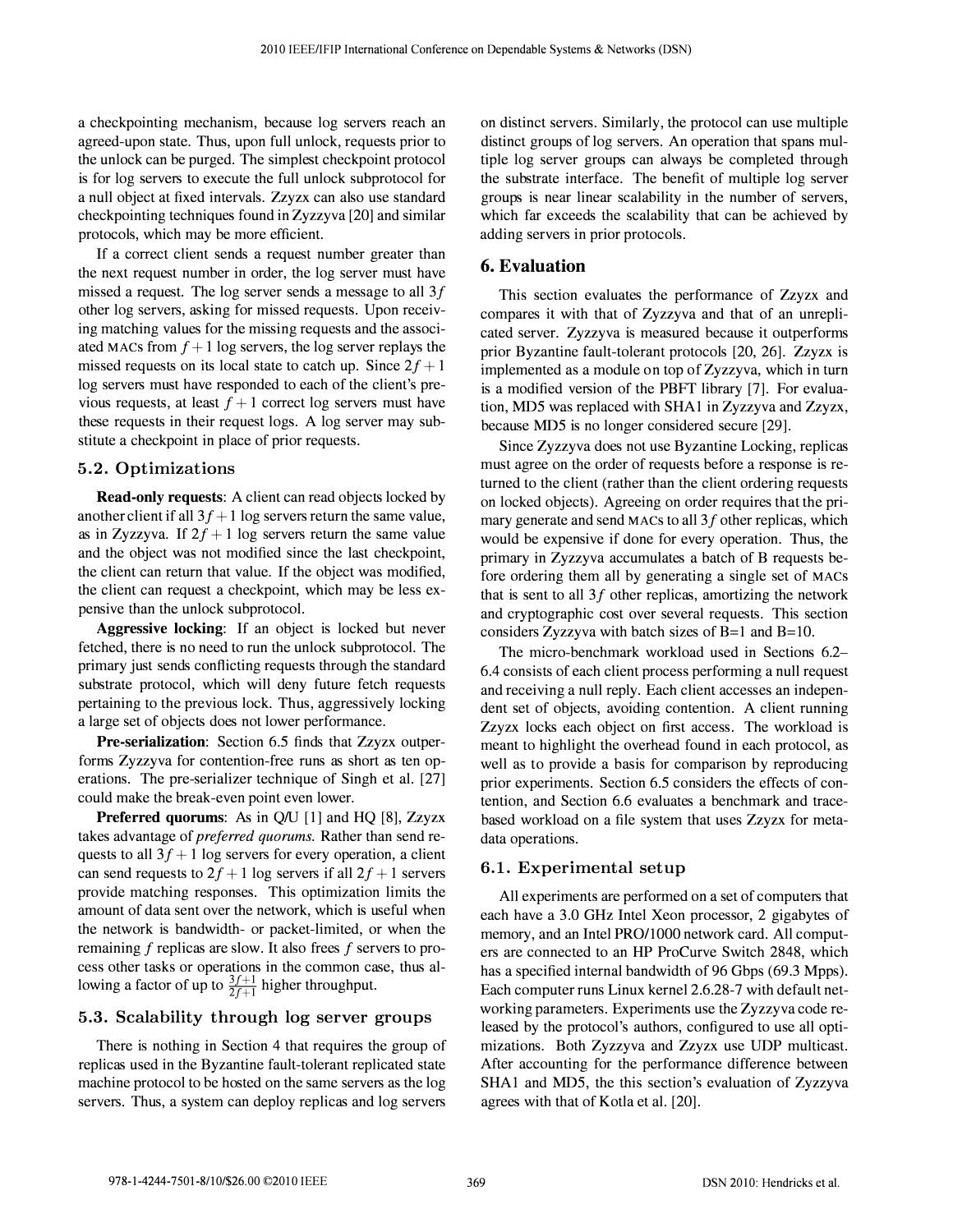

Figure 5: Throughput vs. servers. Zzyzx's throughput scales nearly linearly as servers are added.

A Zyzzyva replica process runs on each of  $3f + 1$  server computers. For Zzyzx, except where noted, one Zyzzyva replica process and one log server process run on each of  $3f + 1$  server computers. Zzyzx is measured both with the preferred quorum optimization of Section 5.2 enabled (labeled "Zzyzx") and with preferred quorums disabled (labeled "Zzyzx-NPQ").

Each physical client computer runs 10 instances of the client process. This number was chosen so that the client computer does not become processor-bound. All experiments are run for 90 seconds, with measurements taken from the middle 60 seconds. The mean of at least 3 runs is reported, and the standard deviation for all results is within 3% of the mean.

#### 6.2. Scalability

Figure 5 shows the throughput of Zzyzx and Zyzzyva as the number of servers increases when tolerating one fault. Zyzzyva cannot use additional servers to improve throughput, so the dashed line repeats its 4-server throughput for reference. Although data is only shown for  $f = 1$ , the general shape of the curve applies when tolerating more faults.

Even with the minimum number of servers (4), Zzyzx outperforms Zyzzyva by a factor of  $2.9 \times$  higher throughput. For Zzyzx, the first  $3f + 1$  log servers are co-located with the Zyzzyva replicas. Additional log servers run on dedicated computers. Since only  $2f + 1$  log servers are involved in each operation and independent log server sets do not need to overlap, the increase in usable quorums results in nearly linear scalability.

#### 6.3. Throughput

Figure 6 shows the throughput achieved, while varying the number of clients, when tolerating a single fault and when all servers are correct and responsive. Zzyzx significantly outperforms all Zyzzyva configurations. Zzyzx's maximum throughput is  $2.9 \times$  that of Zyzzyva's with B=10, and higher still compared to Zyzzyva without batching. When Zzyzx is run on  $f+1$  additional servers (6 total), it's maximum throughput is  $3.9\times$  that of Zyzzyva with

B=lO. Even without preferred quorums, Zzyzx's maximum throughput is  $2.2 \times$  that of Zyzzyva with B=10, due to Zzyzx's lower network and cryptographic overhead.

Due to the preferred quorums optimization, Zzyzx provides higher maximum throughput than the unreplicated server, which simply generates and verifies a single MAC, because each log server processes only a fraction  $(\frac{2f+1}{3f+1})$ of the requests. With preferred quorums disabled (Zzyzx-NPQ), Zzyzx provides lower throughput than the unreplicated server due to checkpoint, request log, and network overheads.

Zzyzx performs as well or better than Zyzzyva for larger request and response sizes. For larger request sizes, such as the 4 kB request and null reply found in the 4/0 microbenchmark of Castro and Liskov [7], Zzyzx provides  $1.3\times$ higher throughput  $(\frac{3f+1}{2f+1})$  than Zyzzyva because each log server processes only a fraction of requests.

#### 6.4. Latency

Figure 7 shows the average latency for a single operation under varied load. When serving one request, Zzyzx exhibits 39–43% lower latency than Zyzzyva, and Zzyzx continues to provide lower latency as load increases. The lower latency is because Zzyzx requires only 2 one-way message delays (33% fewer than Zyzzyva), each server computes fewer MACS, and log servers in Zzyzx never wait for a batch of requests to accumulate before executing a request and returning its response. (Though important for high throughput, batching increases latency in Zyzzyva.)

#### 6.5. Performance under contention

Figure 8 shows the performance of Zzyzx under contention. For this workload, each client accesses an object a fixed number of times before the object is unlocked. The client then procures a new lock and resumes accessing the object. The experiment identifies the break-even point of Zzyzx, i.e., the length of the shortest contention-free run for which Zzyzx outperforms Zyzzyva.

When batching in Zyzzyva is disabled to improve latency, Zzyzx outperforms Zyzzyva for contention-free runs that average  $\geq 10$  operations. Zzyzx outperforms Zyzzyva when batching is enabled  $(B=10)$  for contention-free runs that average  $\geq 20$  operations. Zzyzx achieves 85-90% of its top throughput for contention-free runs of 160 operations.

#### 6.6. Postmark and trace-based execution

To compare Zzyzyva and Zzyzx in a full system, we built a memory-backed file system that can use either Zzyzyva or Zzyzx for its metadata storage. We focus on file system metadata rather than data because efficient protocols specialized for fault-tolerant block data storage already exist [13, 16]. Zzyzx completes 566 Postmark [18] transactions per second (TPS) compared to Zyzzyva's 344 TPS, an increase of 60%. Postmark produces a workload with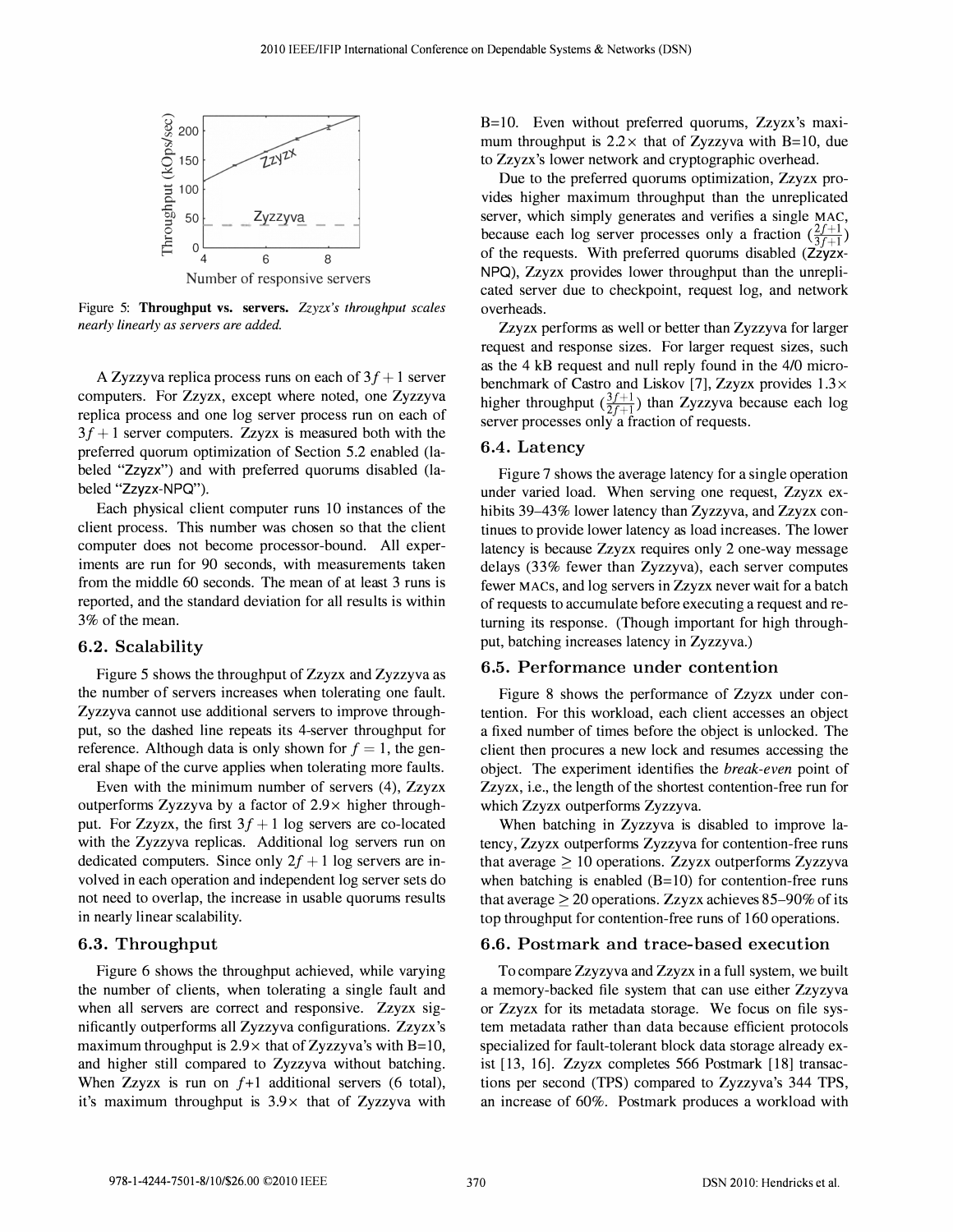

 $f = 1$  and all servers are responsive. The dashed lines in Figure 8 show throughput with no contention.

many small files, similar to the workload found in a mail server, and each transaction consists of one or more Zzyzx or Zyzzyva operations plus some processing time. Because Postmark is single-threaded, its performance depends mainly on request response time and does not benefit from batching.

Metadata operations were extracted from NFS traces of a large departmental server. Over 14 million metadata operations were considered from the Harvard EECS workload between Monday 17-Friday 21 of February 2003 [11]. A matching operation mix was then executed on Zzyzx and Zyzzyva. Zzyzx was able to use the log interface for 82% of operations, with an average contention-free run length of 4926 operations. Of the remaining 18% of operations executed through the Zyzzyva substrate interface, 56% were read-only and used Zyzzyva's one round-trip read optimization. When all operations were executed through Zyzzyva, the read optimization was used for 55% of operations. Zzyzx completed operations at a rate of 104.7 kOps/sec, and Zyzzyva completed operations at a rate of 64.8 kOps/sec. Thus, Zzyzx provides a factor of  $1.6\times$  higher throughput for this trace-based metadata workload.

## 7. Additional related work

Recent Byzantine fault-tolerant replicated state machine protocols build upon several years of prior research. SecureRing uses an unreliable failure detector to provide an asynchronous Byzantine fault-tolerant group communication abstraction [19], which can be used to build a replicated state machine. The Rampart toolkit implements an asynchronous Byzantine fault-tolerant replicated state machine [24]. The technical report provides further discussion [15, Section 5.1.3].

Guerraoui et al. introduce a modular framework for Byzantine fault-tolerant replicated state machine protocols and the Quorum and Chain subprotocols [14]. As in Zyzzyva, Quorum and Chain require that all  $3f + 1$  replicas are responsive. Quorum [14] looks like Zyzzyva [20] without a pre-serializer [27]. Chain is a pipelined version of Quorum, which increases throughput but also increases latency by increasing the number of message delays per request. Zzyzx is more similar to PBFT and HQ than Quorum or Chain. Zzyzx, PBFT, and HQ each require  $2f + 1$ responsive servers of  $3f + 1$  total. Each have a setup phase that determines which client will issue the next request on a set of objects (lock for Zzyzx, write-1 for HQ, and preprepare for PBFT). The difference is that Zzyzx allows multiple operations on a set of objects after a single setup phase. Put another way, Zzyzx batches operations for a single client.

Farsite [2, 4, 9] uses a Byzantine fault-tolerant replicated state machine to manage metadata in a distributed file system. Farsite issues leases to clients for metadata such that clients can update metadata locally, which can increase scalability. Upon conflict or timeout, leases are recalled, but updates may be lost if the client is unreachable. Leasing schemes do not provide the strong consistency guarantees expected of replicated state machines (linearizability [17]), so leasing is not acceptable for some applications. Also, choosing lease timeouts presents an additional challenge: a short timeout increases the probability that a client will miss a lease recall or renewal, but a long timeout may stall other clients needlessly in case of failure. Farsite expires leases after a few hours [9], which is acceptable only because Farsite is not designed for large-scale write sharing [4].

To scale metadata further, Farsite hosts metadata on multiple independent replicated state machines called directory groups. To ensure namespace consistency, Farsite uses a special-purpose subprotocol to support Windows-style renames across directory groups [9]. This subprotocol allows Farsite to scale, but it is inflexible and does not generalize to other operations. For example, the subprotocol cannot handle POSIX-style renames [9]. Byzantine Locking would allow Farsite and similar protocols to maintain scalability without resorting to a special-purpose protocol.

Yin et al. [30] describe an architecture in which agreement on operation order is separated from operation execution, allowing execution to occur on distinct servers. But, the replicated state machine protocol is never relieved of the task of ordering operations, and as such, remains a bottle-